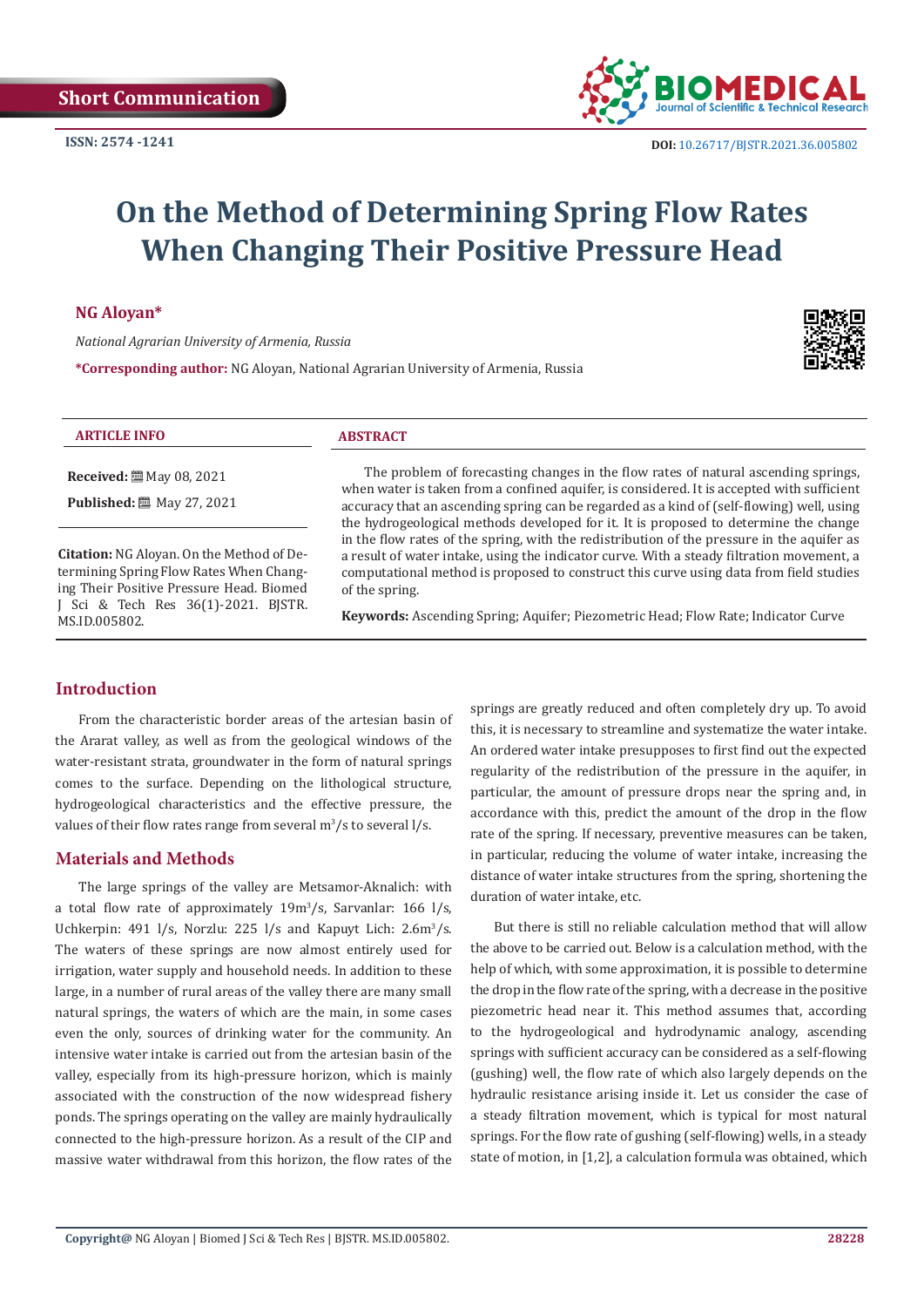can be written in the following form relative to the spring:

$$
Q = \frac{\sqrt{F_o^2 + 16\pi^2 T^2 2\eta_p H_p} - F_o}{4\pi T \eta_p}
$$
  

$$
T = km \quad F_o = \ln \frac{R}{r_p}
$$
 (1)

where

T is the conductivity of the aquifer, k is the coefficient of its filtration,  $m$  is its power,  $H_p$  is the positive piezometric pressure at the spring,  $r_{p}$  is the reduced radius of the spring,  $\eta_{p}$  is the total hydraulic resistance of the spring, R is the radius of the source (influence). As a result of water intake, the pressure is redistributed in the aquifer, and under certain conditions, a decrease in  $H<sub>n</sub>$  is possible. The magnitude of this decrease is determined by the corresponding hydrogeological calculation methods, which, depending on the water intake method, are given: in [3,4] for wells operating with deep pumps, and in [5] for gushing wells. The value of the flow rate of the spring, corresponding to this changed value of  $H_{p'}$  can be determined if the indicator curve of the spring is plotted in advance. The construction of this curve can be carried out using formula [1], if the values of the parameters included in it are previously determined.

The hydrogeological characteristics of the aquifer, as a rule, are determined as a result of field research work on the design of water supply wells Moreover, if the spring is located at the edge of the aquifer, then with sufficient accuracy it can be assumed that R remains constant, and its value will also be determined using data from field research observations. The values of the calculated characteristics of the spring  $n_{p}$  and  $r_{p}$  are determined by the data of specially carried out field measurements using the formula (1) of the flow rate of the spring. From this formula for  $n_{p}$  and  $F_{o'}$ , respectively, we can write.

$$
n_q = \frac{H_P}{Q^2} - \frac{F_0}{2\pi T Q} \tag{2}
$$

$$
F_o = 2\pi T Q \left(\frac{H_p}{Q^2} - n_p\right)
$$
\n(3)

To determine these unknowns, it is necessary to conduct observations of the flow rates and positive pressures in the spring at two different points in time. It is advisable to do this in spring and late summer, when the amplitude of natural fluctuations in groundwater levels will be greatest. It is clear that the filtration motion in these two moments must be steady-state or quasistationary. If equation (1) is written for these two observations, then after some simple changes for  $\eta_{\mu}$  we get the following dependence:

$$
n_{p} = \frac{H_{p1}Q_{2} - H_{p2}Q_{1}}{Q_{1}Q_{2}(Q_{1} - Q_{2})}
$$
\n(4)

Having the value of  $n_p$  and taking into account the value

$$
F_o = \ln \frac{R}{r_p}, \text{ from equation (3) for } r_p \text{ we can write:}
$$
\n
$$
r_p = \exp \left[ \ln \mathbf{R}_{ep} - 2\pi T Q_1 \frac{H_{p_1}}{Q_1^2} - \frac{H_{p_1} Q_2 - H_{p_2} Q_1}{Q_1 Q_2 (Q_1 - Q_2)} \right] \tag{5}
$$

If a natural spring comes to the surface through a geological window, then it is possible that in this case the radius of its feeding at different points of observation will be different. In this case, at a certain distance from the spring, it is necessary to lay an observation well and measure the piezometric pressure in it. Based on these measurements, for each case, the power radius (R) is proposed to be determined according to the following relationship:

$$
R = \exp\left(\frac{\pi TS_i}{Q_i} + \ell nr\right),
$$
  
\n
$$
S_i = H_e - H_i
$$
  
\nwhere

where

r is the distance of the observation well from the spring,  $S_i$  is the pressure drop in the observation well during the i-th measurement,  $H<sub>i</sub>$  is the piezometric pressure in the observation well, i is the number of measurements ( $i = 1.2$ ),  $H_e$  is the piezometric pressure in the aquifer recharge zone horizon.

Having determined the value of R according to formula [5], it is possible to calculate the value of  $r_p$  from the data of two observations, and the equality or proximity of their values will indicate the accuracy of the general calculations. At the same time, when calculating  $r_{p}$  according to the data of the  $2^{nd}$  measurement, it is necessary to include the values of  $H_{p}$  and Q of the same measurement in formula [5], according to expression [3]. For the purpose of a clear demonstration of the above, the figure below shows the constructed indicator curve of a spring located in the village of Sis (Armavir region) on the edge of the artesian basin of the Ararat valley. In the calculations, we used archival materials of field studies carried out by the Geological Department [6]. Based on these materials, the obtained values of the main characteristics are as follows: T = 1200 m<sup>2</sup>/day, R = 2000 m, r<sub>p</sub> = 0.075 m,  $n_p = 9 \cdot$  $10-8$  days<sup>2</sup> /m<sup>5</sup>. It should be noted that the indicator curve makes it possible to calculate a new value of Q if, due to the tersmination of water intake at the spring, an increase in the piezometric pressure occurs. It should be noted that the indicator curve makes it possible to calculate a new value of Q if, due to the termination of water intake at the spring, an increase in the piezometric pressure occurs (Figure 1).